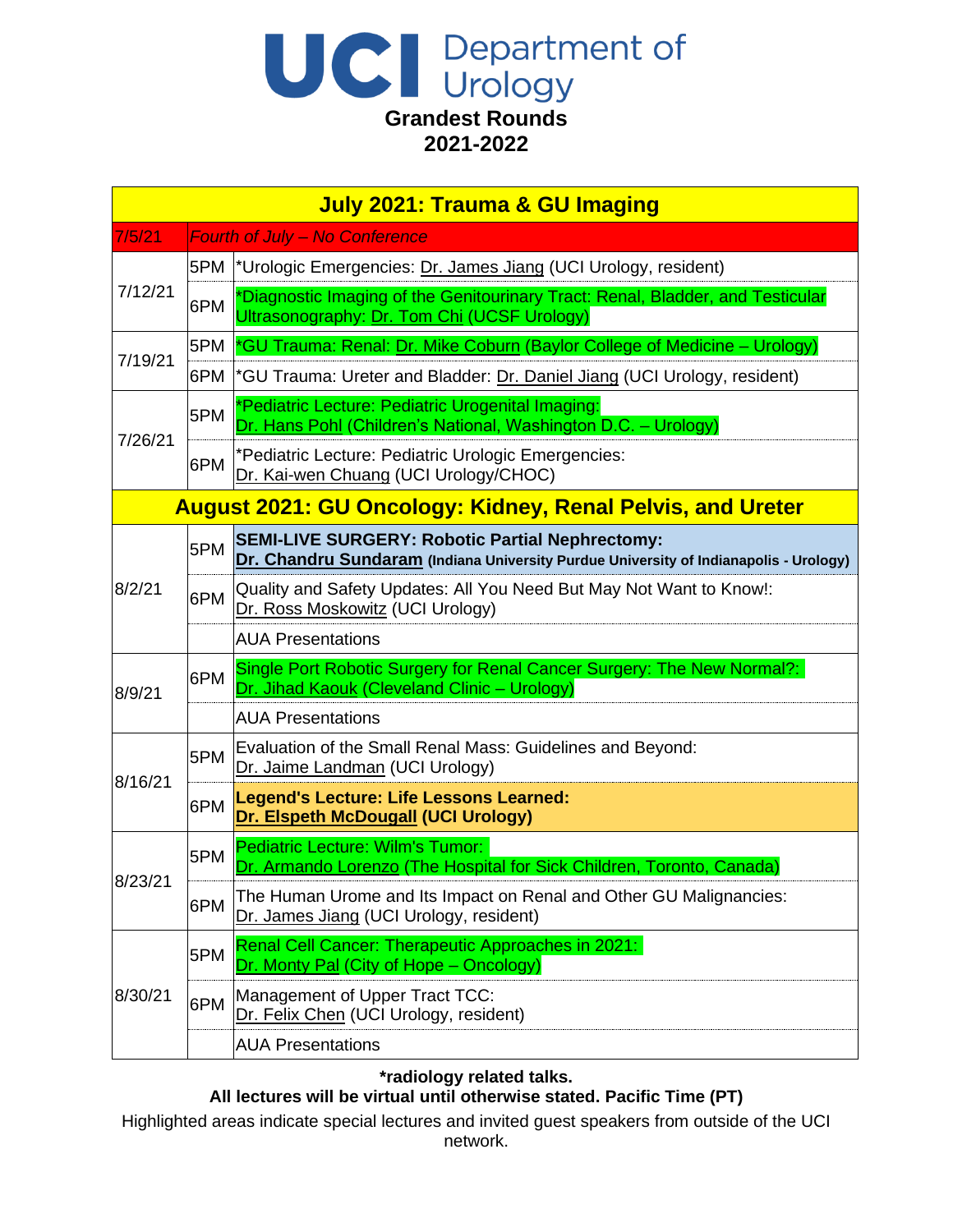

| September 2021: GU Oncology: Bladder, Urethra & Penis   |     |                                                                                                                                                  |
|---------------------------------------------------------|-----|--------------------------------------------------------------------------------------------------------------------------------------------------|
| 9/6/21                                                  |     | Labor Day Holiday - No conference                                                                                                                |
| 9/13/21                                                 |     | <b>AUA Annual Meeting - No Conference</b>                                                                                                        |
| 9/20/21                                                 | 5PM | Bladder Cancer Update: Diagnosis and Treatment: Nonmuscle Invasive<br>Bladder Cancer: Dr. Joshua Meeks (Northwestern University)                 |
|                                                         | 6PM | Urinary Diversions & Complications:<br>Dr. Charlie Loeb (UCI Urology, resident)                                                                  |
|                                                         | 5PM | Histopathology of Urothelial Cancer:<br>Dr. Ted Farzaneh (UCI Pathology)                                                                         |
| 9/27/21                                                 | 6PM | Urethral and Penile Cancer:<br>Dr. Navin Sabharwal (UCI Urology, resident)                                                                       |
| <b>October 2021: GU Oncology: Prostate &amp; Testis</b> |     |                                                                                                                                                  |
| 10/4/21                                                 | 5PM | The Genetics and Histopathology of Renal Cancer:<br>Dr. Marston Linehan (National Institutes of Health)                                          |
|                                                         | 6PM | Prostate Cancer Surveillance: Watching, Waiting and When to Intervene:<br>Dr. Laurence Klotz (Sunnybrook Research Institute, CA)                 |
|                                                         | 5PM | Prognostic Markers in Prostate Cancer: Which, When, and Why:<br>Dr. Edward Uchio (UCI Urology)                                                   |
| 10/11/21                                                | 6PM | Prostate Cancer Diagnosis: Tissue Biopsy and Future Directions:<br>Dr. Richard Szabo                                                             |
|                                                         | 5PM | Membranous Urethral Length: New Views and Concepts in Continence with<br>Respect to Radical Prostatectomy: Dr. Bob Myers (Mayo Clinic - Urology) |
| 10/18/21                                                | 6PM | <b>SEMI-LIVE SURGERY: Overcoming Prostatectomy Complications: Robotic</b><br>Repair of Urinary Fistula: Dr. Thomas Ahlering (UCI Urology)        |
|                                                         | 5PM | Pediatric Lecture: Pediatric Testicular Tumors: Diagnosi and<br>Management: Dr. Fernando Ferrer (Mount Sinai, NYC)                               |
| 10/25/21                                                | 6PM | Testicular Cancer: Basics and New Frontiers:<br>Dr. Cory Hugen (UCI Urology)                                                                     |

### **\*radiology related talks. All lectures will be virtual until otherwise stated. Pacific Time (PT)**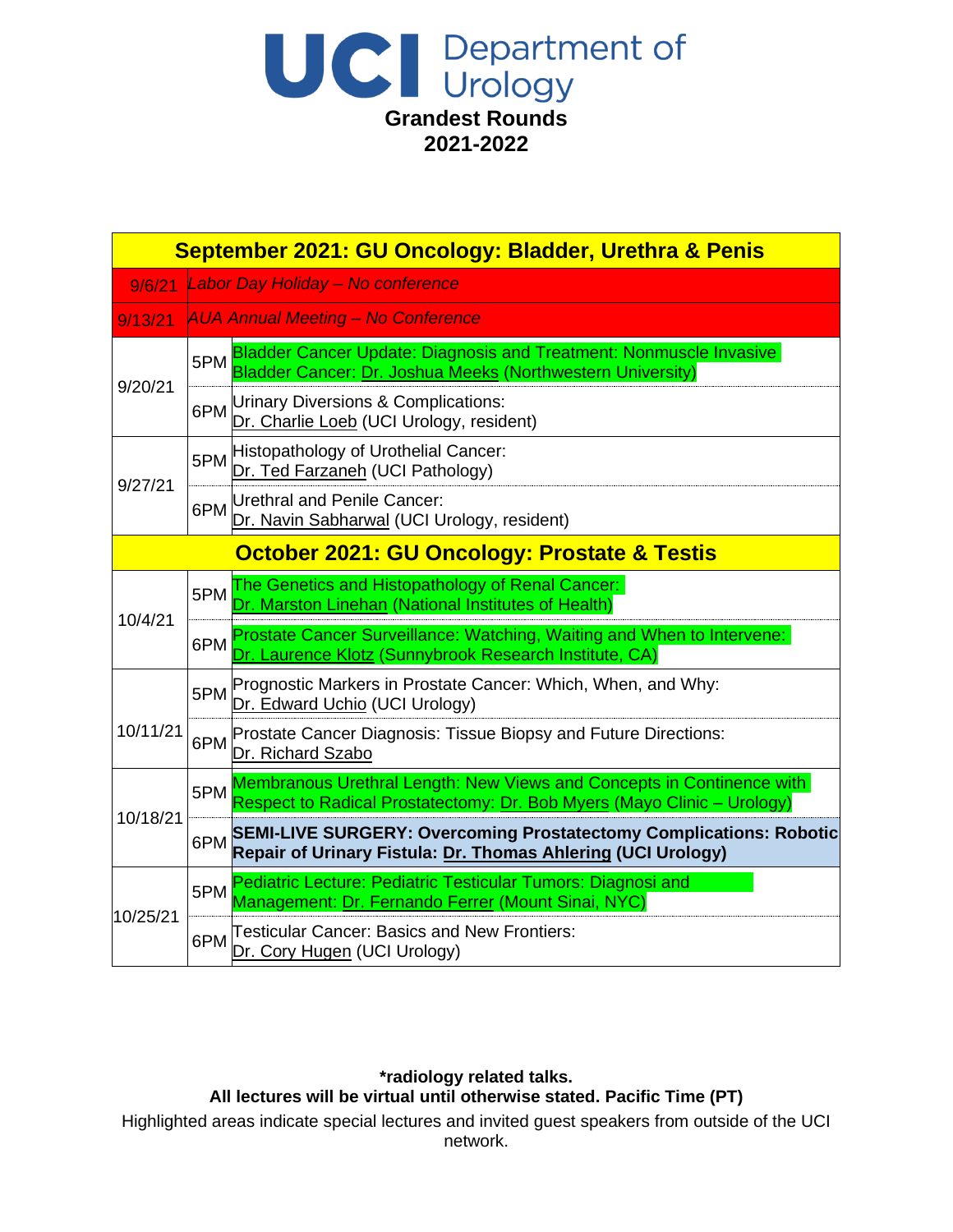# UC Department of **Grandest Rounds 2021-2022**

| <b>November 2021: Men's Health - Infertility - Sexual Dysfunction</b> |                                                                                                                         |                                                                                                                                  |  |
|-----------------------------------------------------------------------|-------------------------------------------------------------------------------------------------------------------------|----------------------------------------------------------------------------------------------------------------------------------|--|
| 11/1/21                                                               |                                                                                                                         | <b>Western Section - AUA - No Conference</b>                                                                                     |  |
| 11/8/21                                                               | 5PM                                                                                                                     | Primer on Hormone Replacement in the Post-Menopausal Woman 2021:<br>Rachel Rubin (IntimMedicine, Washington D.C.)                |  |
|                                                                       | 6PM                                                                                                                     | COVID 19: What do we know about its impact on sexual function and fertility?:<br>Dr. Jim Hotaling (University of Utah - Urology) |  |
| 11/15/21                                                              | 6PM                                                                                                                     | Male Infertility: Fertile Findings - 2021:<br>Dr. Robert Brannigan (Northwestern University - Urology)                           |  |
| 11/22/21                                                              | 5PM                                                                                                                     | Impact of Lifestyle Modifications on Urologic Disease:<br>Dr. Ramy Yaacoub (UCI Urology)                                         |  |
|                                                                       | 6PM                                                                                                                     | <b>Erectile Dysfunction and Ejaculation Disorders:</b><br>Dr. Navin Sabharwal (UCI Urology, resident)                            |  |
|                                                                       | 5PM                                                                                                                     | Legend's Lecture: Life Lessons Learned<br>Dr. Arthur Smith (The Arthur Smith Institute of Urology)                               |  |
| 11/29/21                                                              | 6PM                                                                                                                     | Penile Prosthesis Infection Prevention in 2021:<br>Dr. Faysal Yafi (UCI Urology)                                                 |  |
| December 2021: Urolithiasis                                           |                                                                                                                         |                                                                                                                                  |  |
| 12/6/21                                                               | SEMI-LIVE SURGERY: Ureteroscopy for an Impacted Ureteral Stone (Force<br>5PM<br>Sensor): Dr. Roshan Patel (UCI Urology) |                                                                                                                                  |  |
|                                                                       | 5PM                                                                                                                     | PCNL: Which Way? (Prone/Supine - Fluoro/Ultrasound)<br>Dr. Duane Baldwin (Loma Linda University)                                 |  |
| 12/13/21                                                              | 6PM                                                                                                                     | *Complications of Percutaneous Nephrostolithotomy (PCNL): Diagnosis<br>and Treatment: Dr. Perry Xu (UCI Urology, resident)       |  |
|                                                                       | 5PM                                                                                                                     | Medical Management of Urolithiasis: Diagnosis and Treatment:<br>Dr. Nicole Miller (Vanderbilt University - Urology)              |  |
| 12/20/21                                                              | 6PM                                                                                                                     | The Future of Ureteroscopy: Is PCNL Dead?<br>Dr. Ralph V. Clayman (UCI Urology)                                                  |  |
| 12/27/21                                                              |                                                                                                                         | <b>Holiday Break - No conference</b>                                                                                             |  |

#### **\*radiology related talks. All lectures will be virtual until otherwise stated. Pacific Time (PT)**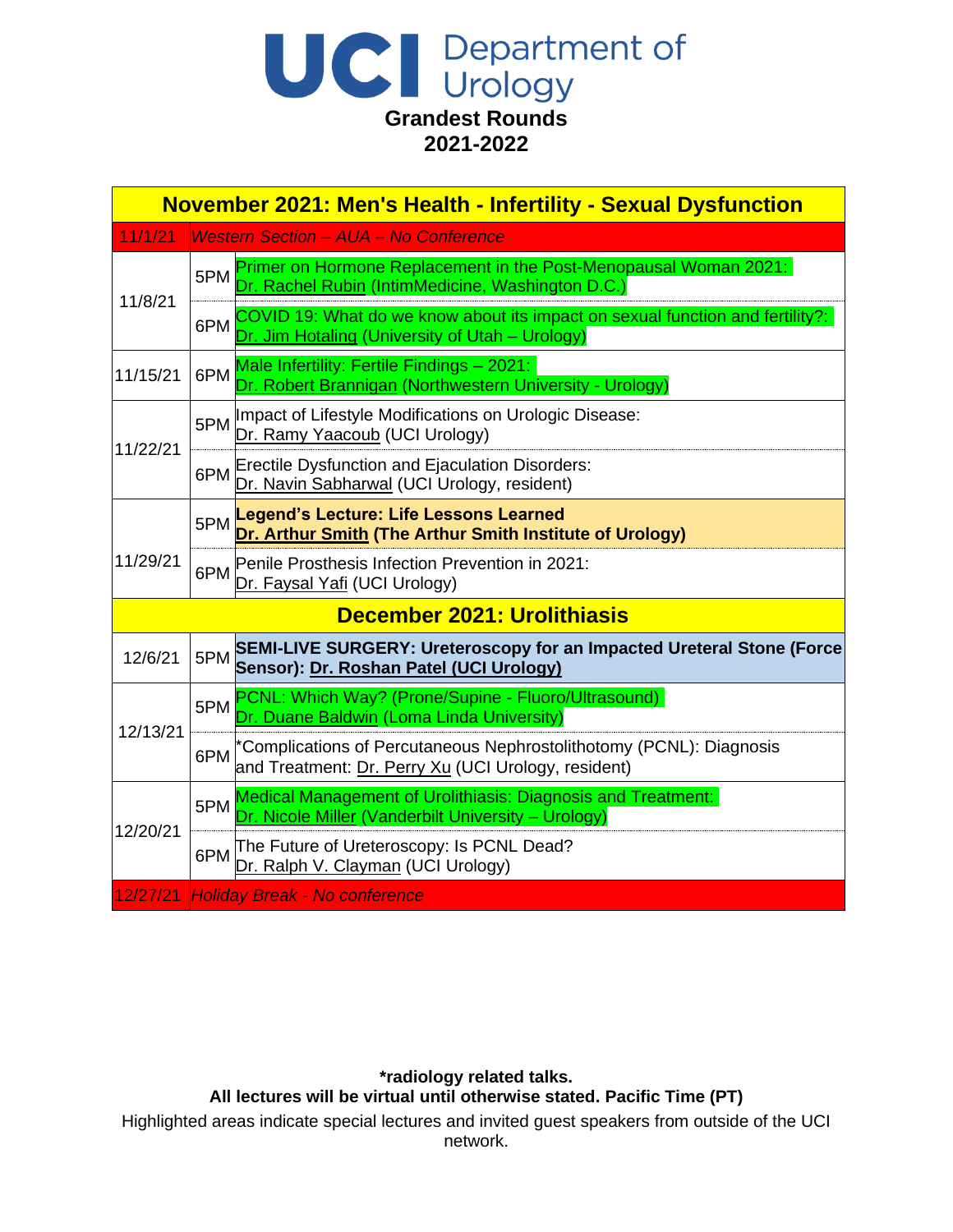| Department of                       |
|-------------------------------------|
| Urology                             |
| <b>Grandest Rounds</b><br>2021-2022 |

| January 2022: Pediatric Urology: Embryology - Congenital<br><b>Anomalies - Reconstruction</b> |                                    |                                                                                                                                             |  |
|-----------------------------------------------------------------------------------------------|------------------------------------|---------------------------------------------------------------------------------------------------------------------------------------------|--|
| 1/3/22                                                                                        | 5PM                                | Pediatric Lecture: Principles of Perioperative Management in Children:<br>Dr. Heidi Stephany (UCI Urology/CHOC)                             |  |
| 1/10/22                                                                                       | 5PM                                | <b>Finances and Future. A Post Residency Primer:</b><br>Dr. David Penson (Vanderbilt University - Urology)                                  |  |
|                                                                                               | 6PM                                | Pediatric Lecture: Modern Management of Vesico-Ureteral Reflux:<br>Dr. Elias Wehbi (UCI Urology/CHOC)                                       |  |
| 1/17/22                                                                                       | <b>MLK Holiday - No conference</b> |                                                                                                                                             |  |
|                                                                                               | 5PM                                | <b>Empathy and Expertise: A Personal Journey:</b><br>Dr. Maria-Jose Bouey                                                                   |  |
| 1/24/22                                                                                       | 6PM                                | Pediatric Lecture: The Challenge of Exstrophy and other Cloacal Anomalies:<br>Dr. Antoine Khoury (UCI Urology/CHOC)                         |  |
| 1/31/22                                                                                       | 5PM                                | Undescended Testicle: Evaluation and Management:<br>Dr. Catherine Nguyen (UCI Urology, resident)                                            |  |
|                                                                                               |                                    | 6PM Legend's Lecture: Life Lessons Learned:<br>Dr. Bernie Churchill (UCLA - Urology)                                                        |  |
| <b>February 2022: Inflammation &amp; Infection</b>                                            |                                    |                                                                                                                                             |  |
| 2/7/22                                                                                        | 5PM                                | Lower Urinary Tract Infections: Diagnosis and Treatment Regimens: Update<br>2022: Dr. Catherine Nguyen (UCI Urology, resident)              |  |
| 2/14/22                                                                                       | 5PM                                | Renal Infections and Renal TB:<br>Dr. Felix Chen (UCI Urology, resident)                                                                    |  |
|                                                                                               | 6PM                                | Prostatitis: What's New Under the Sun?:<br>Dr. Ghasem Imani (UCI Urology, resident)                                                         |  |
| 2/21/22                                                                                       |                                    | President's Day Holiday - No conference                                                                                                     |  |
| 2/28/22                                                                                       | 5PM                                | Pediatric Lecture: Pediatric Urinary Tract Infection: Pearls in Diagnosis and<br>Treatment: Dr. Chris Cooper (University of Iowa - Urology) |  |
|                                                                                               | 6PM                                | Serving Our Vulnerable and Minority Populations with Minimally Invasive<br>Surgery: Dr. Charles Powell II (Indiana University - Urology)    |  |

**\*radiology related talks. All lectures will be virtual until otherwise stated. Pacific Time (PT)**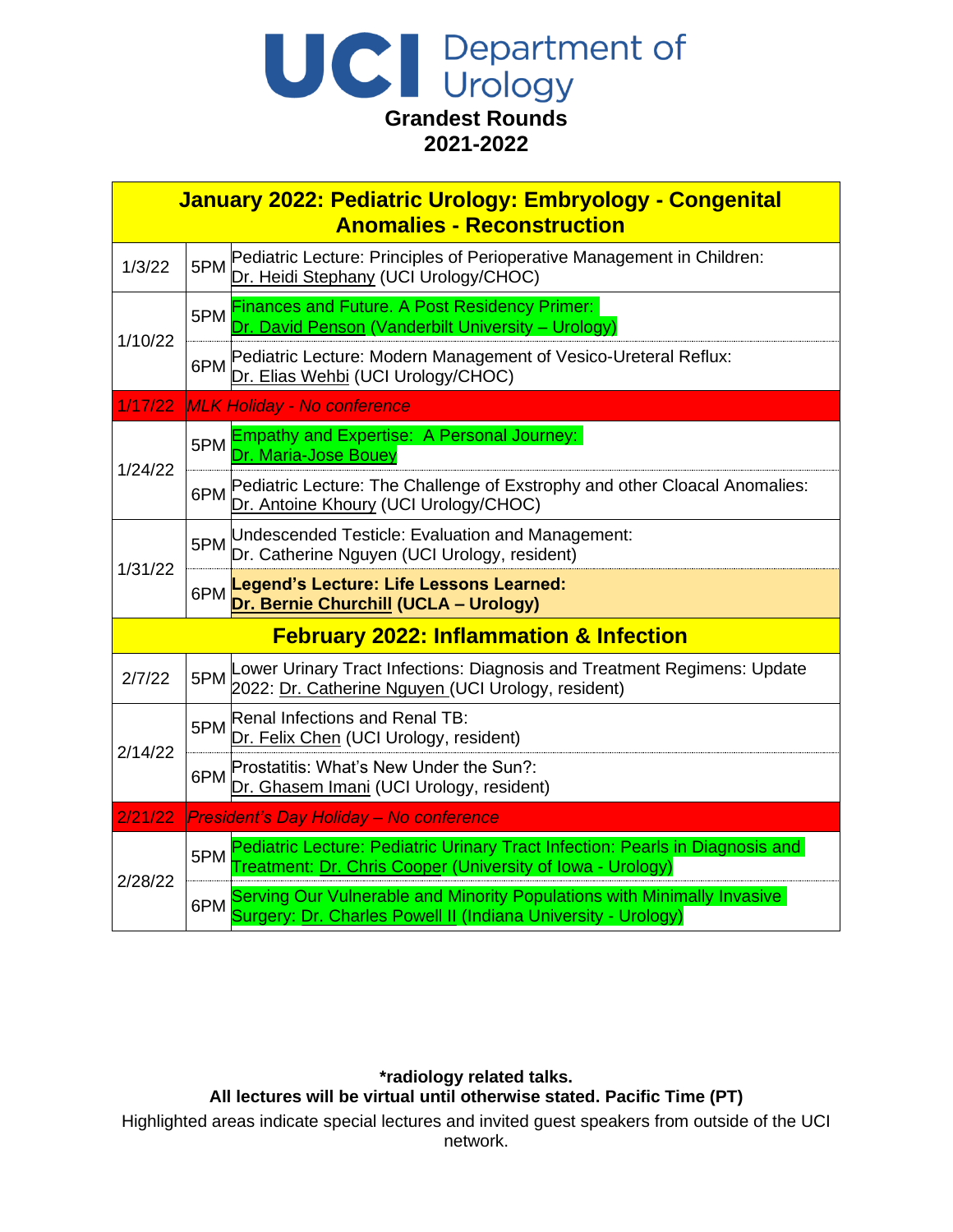|  | Department of                       |
|--|-------------------------------------|
|  | <b>Urology</b>                      |
|  | <b>Grandest Rounds</b><br>2021-2022 |

|         | <b>March 2022: Neurourology &amp; Female Urology</b>     |                                                                                                                                                                                                             |  |  |  |
|---------|----------------------------------------------------------|-------------------------------------------------------------------------------------------------------------------------------------------------------------------------------------------------------------|--|--|--|
| 3/7/22  | 5PM                                                      | Surgery for Pelvic Organ Prolapse: Who - What - When - Why?:<br>Dr. Dena Moskowitz (UCI Urology)                                                                                                            |  |  |  |
| 3/14/22 | 5PM                                                      | Pediatric Lecture: Alternatives to a Continent Urinary Tract Reconstruction:<br>Dr. Pramod Reddy (Cincinnati Children's Hospital, OH)                                                                       |  |  |  |
|         | 6PM                                                      | <b>GU Management of Spinal Cord Injuries:</b><br>Dr. Perry Xu (UCI Urology, resident)                                                                                                                       |  |  |  |
|         | 5PM                                                      | The Obstructing Synthetic Mid-urethral Sling (MUS): Diagnosis and<br>Management: Dr. Gamal Ghoniem (UCI Urology)                                                                                            |  |  |  |
| 3/21/22 | 6PM                                                      | Overactive Bladder: Diagnosis and Treatment:<br>Dr. Charlie Loeb (UCI Urology, resident)                                                                                                                    |  |  |  |
| 3/28/22 | 5PM                                                      | *CT and MR Contrast Agents and Safety Policies:<br>Dr. Roozbeh Houshyar (UCI Radiology)                                                                                                                     |  |  |  |
|         | 6PM                                                      | Urologic Considerations in the Pregnant Patient:<br>Dr. Alex Jang (UCI Urology, resident)                                                                                                                   |  |  |  |
|         | <b>April 2022: Endocrinology &amp; Adrenal Pathology</b> |                                                                                                                                                                                                             |  |  |  |
| 4/4/22  | 5PM                                                      | Adrenal Masses: A Simplified Approach to Diagnosis:<br>Dr. Ghasem Imani (UCI Urology, resident)                                                                                                             |  |  |  |
|         |                                                          | Hyperparathyroidism and Other Causes of Nephrocalcinosis: Diagnosis<br>6PM Treatment/ "The Endocrinology of Urolithiasis: PTH, Testosterone, and Other<br>Hormonal Factors": Dr. Pengbo Jiang (UCI Urology) |  |  |  |
| 4/11/22 |                                                          | 5PM Adrenal Physiology: Dr. Alex Jang (UCI Urology, resident)                                                                                                                                               |  |  |  |
|         | 6PM                                                      | Social Media: Making It Work for You and for Your Patients:<br>Dr. Stacy Loeb (New York University - Urologic Oncology)                                                                                     |  |  |  |
| 4/18/22 |                                                          | 5PM Pediatric Lecture: Congenital Adrenal Hyperplasia: Dr. David Diamond                                                                                                                                    |  |  |  |
|         |                                                          | <b>AUA Presentations</b>                                                                                                                                                                                    |  |  |  |
|         |                                                          | Management of Abnormalities of the Genitalia in Girls:                                                                                                                                                      |  |  |  |
| 4/25/22 | 5PM                                                      | Dr. Martin Kaefer (Indiana University Purdue University of Indianapolis - Urology)                                                                                                                          |  |  |  |

## **\*radiology related talks.**

**All lectures will be virtual until otherwise stated. Pacific Time (PT)** Highlighted areas indicate special lectures and invited guest speakers from outside of the UCI network.